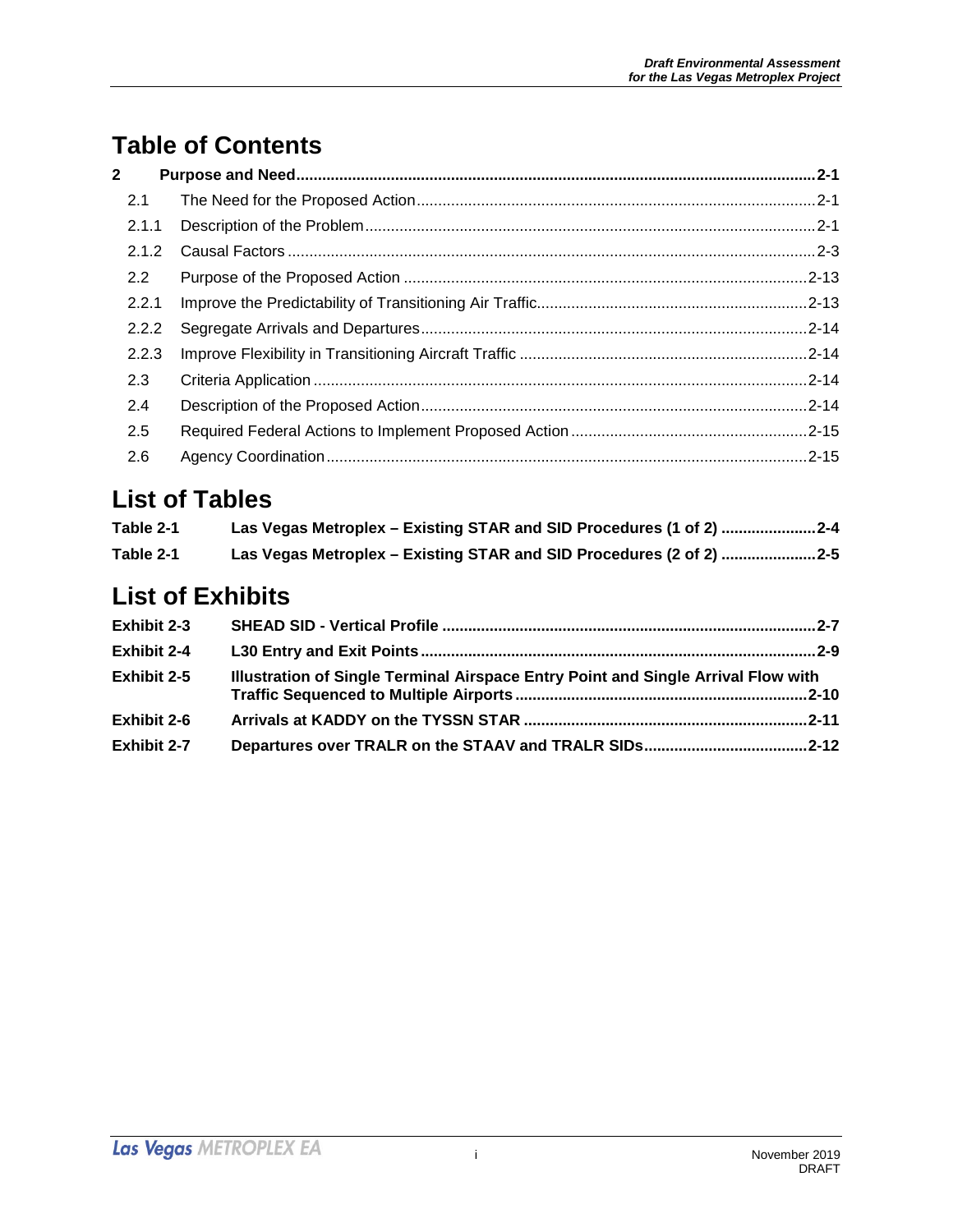**THIS PAGE INTENTIONALLY LEFT BLANK**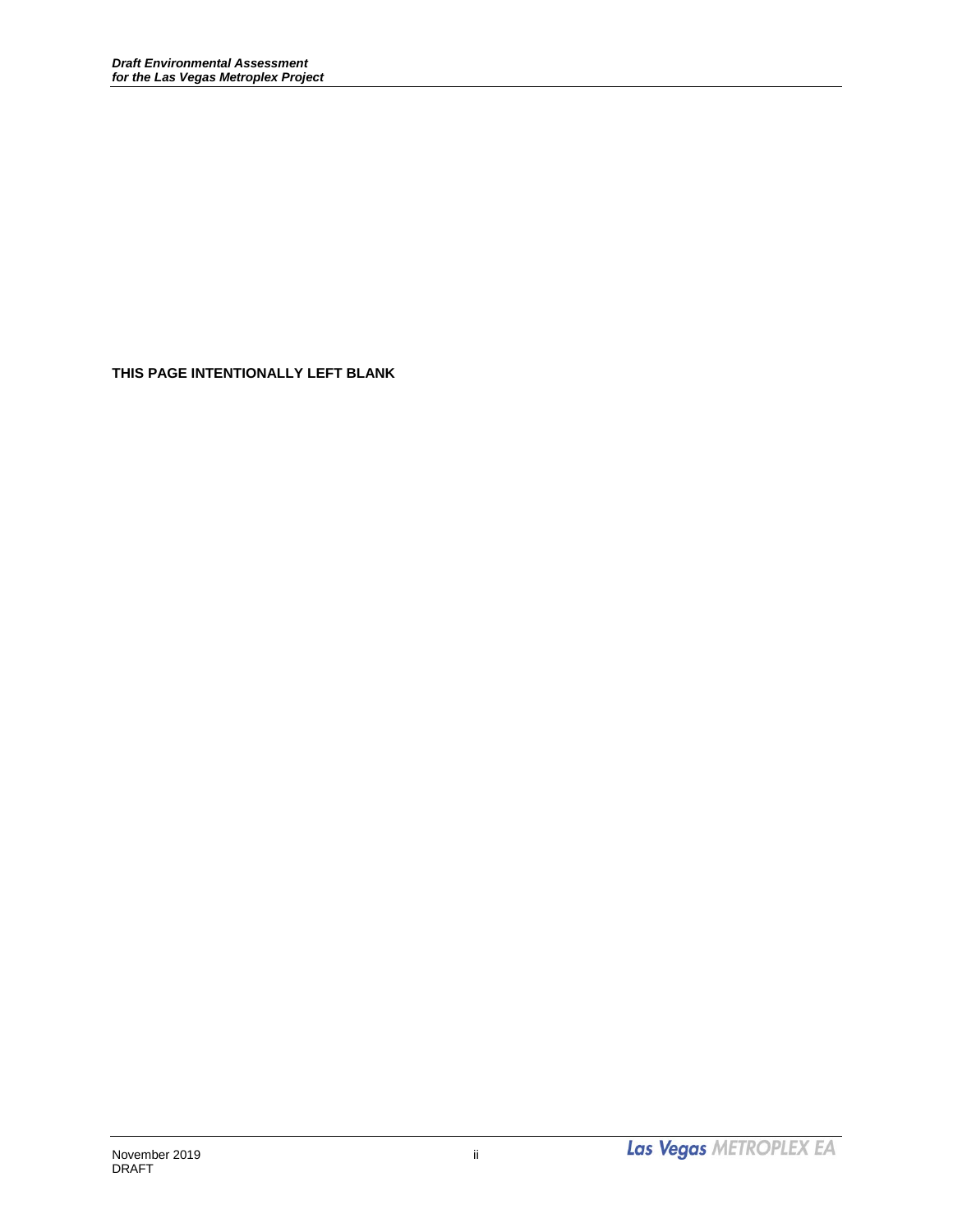# <span id="page-2-0"></span>**2 Purpose and Need**

The FAA has prepared this Draft EA to evaluate the potential environmental impacts associated with implementation of new RNAV-based flight procedures for the Las Vegas Metroplex (Proposed Action). As required by FAA Order 1050.1F, an EA must include a discussion of the underlying purpose and need for the Proposed Action. This includes a discussion of the problem(s) being addressed and what the FAA plans to achieve by implementing the Proposed Action. The following sections describe the need for the Proposed Action (i.e. the existing issues in the Las Vegas Metroplex that would be addressed by the Proposed Action), as well as the Proposed Action itself.

## <span id="page-2-1"></span>**2.1 The Need for the Proposed Action**

In the context of an EA, "need" describes the problem that the Proposed Action is intended to resolve. The problem in this case is the inefficiency of the existing aircraft flight procedures in the Las Vegas Metroplex. RNAV-based SIDs and STARs have been in effect in the Las Vegas Metroplex for nearly 20 years. However, since these procedures were first implemented, RNAV design criteria and guidance have been regularly updated as experience has been gained in the design and use of RNAV procedures. As a consequence, older RNAV procedures do not take full advantage of current RNAV design capabilities and have become increasingly less efficient. The arrival and departure procedures serving the Las Vegas Metroplex can be improved to increase the efficient use of the airspace to the benefit of pilots, controllers, and the general public. Additionally, Conventional procedures lack efficiencies inherent in RNAV-based design. This is because they rely on technology that cannot provide specific and precise navigational benefits for aircraft, including predetermined speeds or altitudes. Furthermore, as discussed in Section 1.2.5.1, conventional procedures are subject to lateral and vertical flight path limitations eliminated through use of RNAV technology. RNAV procedures can reduce the need for controllers to employ vectoring and speed adjustments, thus reducing controller and pilot workload. In turn, this adds efficiency to an air traffic system by enhancing predictability, flexibility, and route segregation. By taking advantage of the increased benefits associated with RNAV technology, the FAA is better able to meet one of its primary missions as mandated by Congress – to provide for the efficient use of airspace, to develop plans and policy for the use of the navigable airspace, and to assign by regulation or order the use of

the airspace necessary to ensure the safety of aircraft and the efficient use of airspace.

The following sections describe the problem in greater detail. Explanations of the technical terms and concepts used in this chapter are found in Chapter 1, *Background*.

# <span id="page-2-2"></span>**2.1.1 Description of the Problem**

There are several issues associated with the arrival and departure procedures currently implemented in the Las Vegas Metroplex. These issues are predominantly caused by inefficient lateral and vertical paths, procedures lacking adequate runway transitions, conflicts between arriving and departing traffic, and delays associated with the close proximity of LAS and surrounding satellite (other airports within the Las Vegas Class B airspace) airports.

Most of the STARs serving LAS only offer transitions serving one runway. When a controller issues instructions for a pilot to follow an RNAV STAR with a runway transition, the controller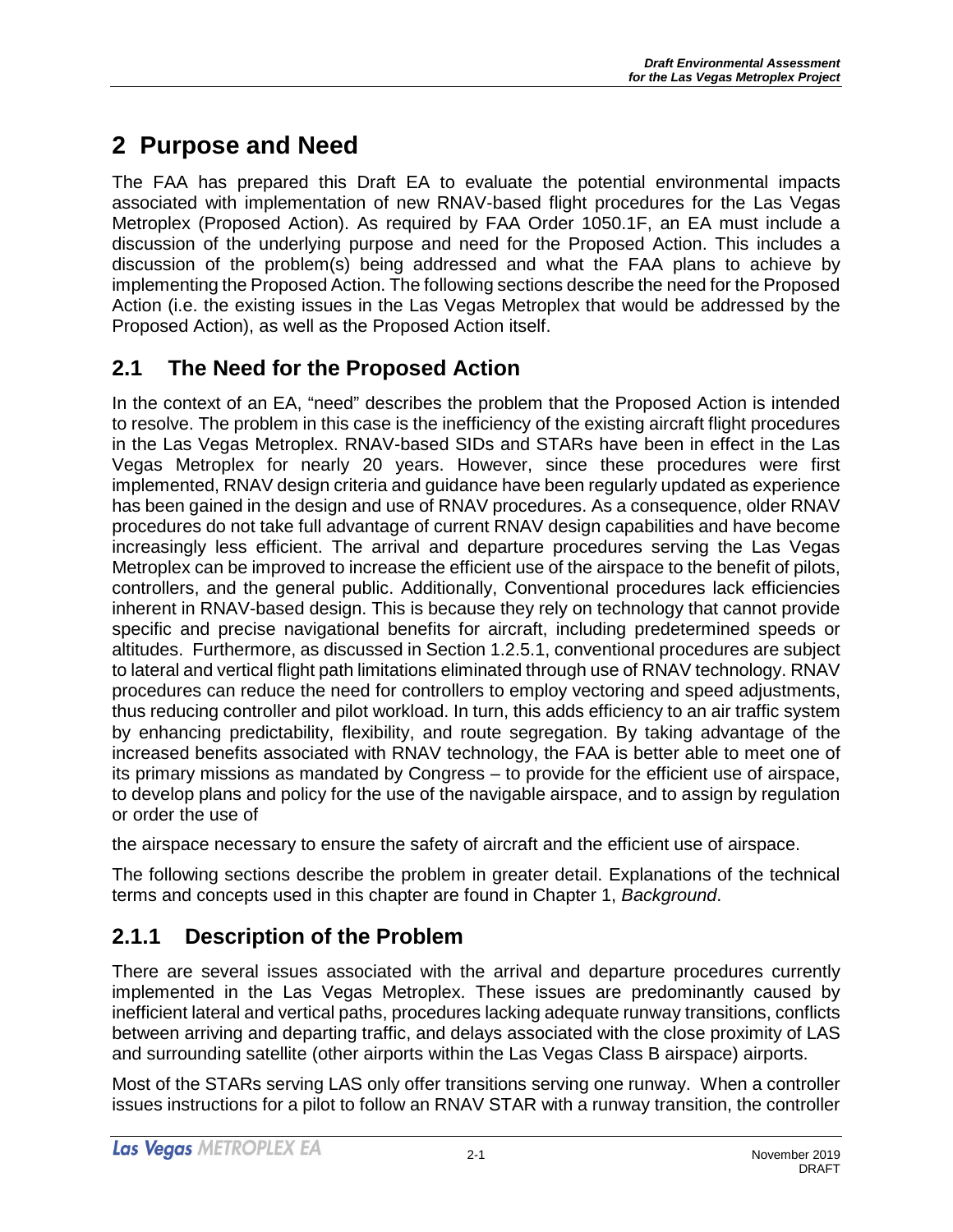knows when and where the aircraft will fly until it reaches the final approach to the runway. Without a runway transition, the controller must issue vectors and speed adjustments to direct the aircraft to the final approach to the runway. This requires increased communication between controller and pilot. Consequently, less-precise flight paths may result due to the time it takes the controller to issue an instruction to the pilot and for the pilot to read the instruction back to the controller for confirmation before the instruction can be executed. As a result, flight route predictability is reduced, as is efficient use of the airspace.

Current departure traffic flows merge close to the airport increasing task complexity and have inefficient routes and altitudes. Merging flows requires sequencing and separation through the vectoring of aircraft reducing the predictability and repeatability of the procedures while increasing the complexity of the task.

Predictability is also reduced due to a lack of RNAV procedures serving satellite airports. VGT is only served by conventional procedures. RNAV routes allow controllers to know the expected location of aircraft, their altitudes (i.e., where and how high), and speeds (i.e., how fast and when) at key points along a flight path. Procedures that provide these elements result in more predictable routes for both controllers and pilots.

In addition, some arrival and departure flight paths intersect, requiring controllers to direct pilots to level off to maintain adequate vertical and lateral separation between aircraft. Aircraft arriving to LAS on all RNAV STARs and departing on some RNAV SIDs experience more than one segment of level-off during flight. Departures from HND and VGT experience delays due to conflicts with arrivals into LAS. These complex, converging interactions require more frequent controller-to-pilot and controller-to-controller communication and reduce the efficient use of the airspace.

Similarly, underutilized en route transitions limit the number of entry and exit points into L30 airspace. As a result, multiple arriving and departing traffic flows must be sequenced over the same points, increasing both controller and pilot workload and complexity. The entry point for southeast and southwest arrivals and the current northeast STAR serving HND require coordination between ZLA controllers managing neighboring airspace sectors. Furthermore, some departure procedures are inefficient due to design constraints, and there are an insufficient number of departure procedures serving the airport during all operating configurations. Again, these issues lead to an increase in controller-to-pilot and controller-tocontroller communication and reduce flexibility in the management of the airspace.

The FAA's ability to meet one of its primary missions as mandated by Congress – to provide for the efficient use of airspace – is impeded as a result of these types of inefficiencies. Therefore, the problem is the inability to fully employ the additional efficiency provided by current RNAV design criteria and guidance. By developing RNAV procedures that take full advantage of current design criteria and guidance, the air traffic system would experience increased efficiency demonstrated by enhanced predictability, route segregation, and flexibility.

It is important to note that a key design constraint is safety. Any proposed change to a procedure to resolve a problem must not compromise safety, and if possible must enhance safety. Although the current procedures are less efficient, they meet current FAA safety criteria.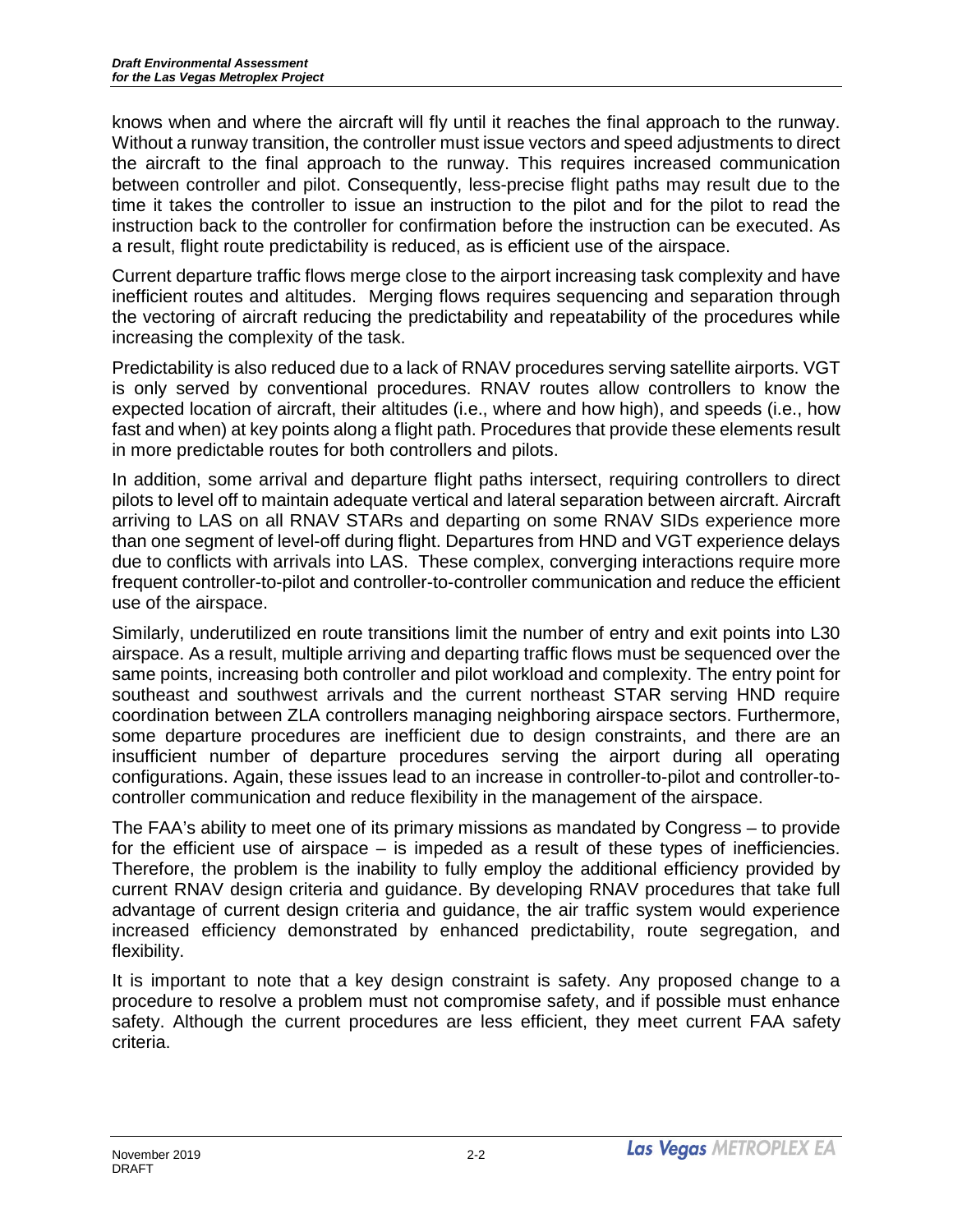## <span id="page-4-0"></span>**2.1.2 Causal Factors**

The inefficiencies and resulting complexities associated with existing procedures are the primary foundation for the problem in the Las Vegas Metroplex. A problem (or need) is best addressed by examining the circumstances or factors that cause it. Addressing the causal factors behind the problem will help develop a reasonable alternative designed to resolve the problem (i.e., meet the "purpose").

As summarized above, several issues have been identified as causes for the inefficiencies in the Metroplex. For purposes of this EA, these issues were grouped into three key causal factors:

- Lack of predictable standard routes defined by procedures to/from airport runways to/from en route airspace
- Complex converging and dependent route procedure interactions
- Lack of flexibility in the efficient transfer of traffic between the en route and terminal area airspace

These three causal factors are discussed in the following sections.

#### **2.1.2.1 Lack of Predictable Standard Routes Defined by an Insufficient Number of RNAV Procedures and Insufficient Airport Runway Transitions**

Predictable standard routes allow both pilots and controllers to know ahead of time how, where, and when an aircraft should be operated along a defined route. This also allows controllers and pilots to better plan airspace use and the control of aircraft in the given volume of airspace. A predictable route may include expected locations (where), altitudes (where and how high), and speeds (how fast and when) at key points. A procedure that provides these elements results in a more predictable route for the pilot and controller.

Aircraft performance and/or piloting technique can vary, and as a result, may also play a factor in reducing predictability. Because conventional procedures are less precise and predictable than RNAV procedures, controllers will use vectoring, as well as instructions governing speed and altitude level-offs, to ensure safe vertical and lateral separation between aircraft. As discussed in Section 1.2.6.1, RNAV procedures enable aircraft to follow more accurate and better-defined, direct flight routes in areas covered by GPS-based navigational aids. This allows for predictable routes with fixed locations and altitudes that can be planned ahead of time by the pilot and air traffic control.

The following sections describe some of the issues with predictability in the Las Vegas Metroplex airspace.

#### *Current Procedures Do Not Take Full Advantage of RNAV Capabilities*

As shown in **Table 2-1**, the Study Airports are currently served by 18 RNAV procedures and 11 conventional procedures. Most of the current procedures serving LAS, HND, and VGT were first developed as part of the LAS Four Corner-Post Plan airspace redesign project in 2000. The airspace redesign first required development of conventional procedures and then development of RNAV procedures that mirrored the conventional procedures so all aircraft could follow the same route. Because conventional procedures are dependent on the location of ground-based navigational aids, the locations where procedures can be established are limited due to factors such as terrain. Accordingly, the RNAV procedures developed to mirror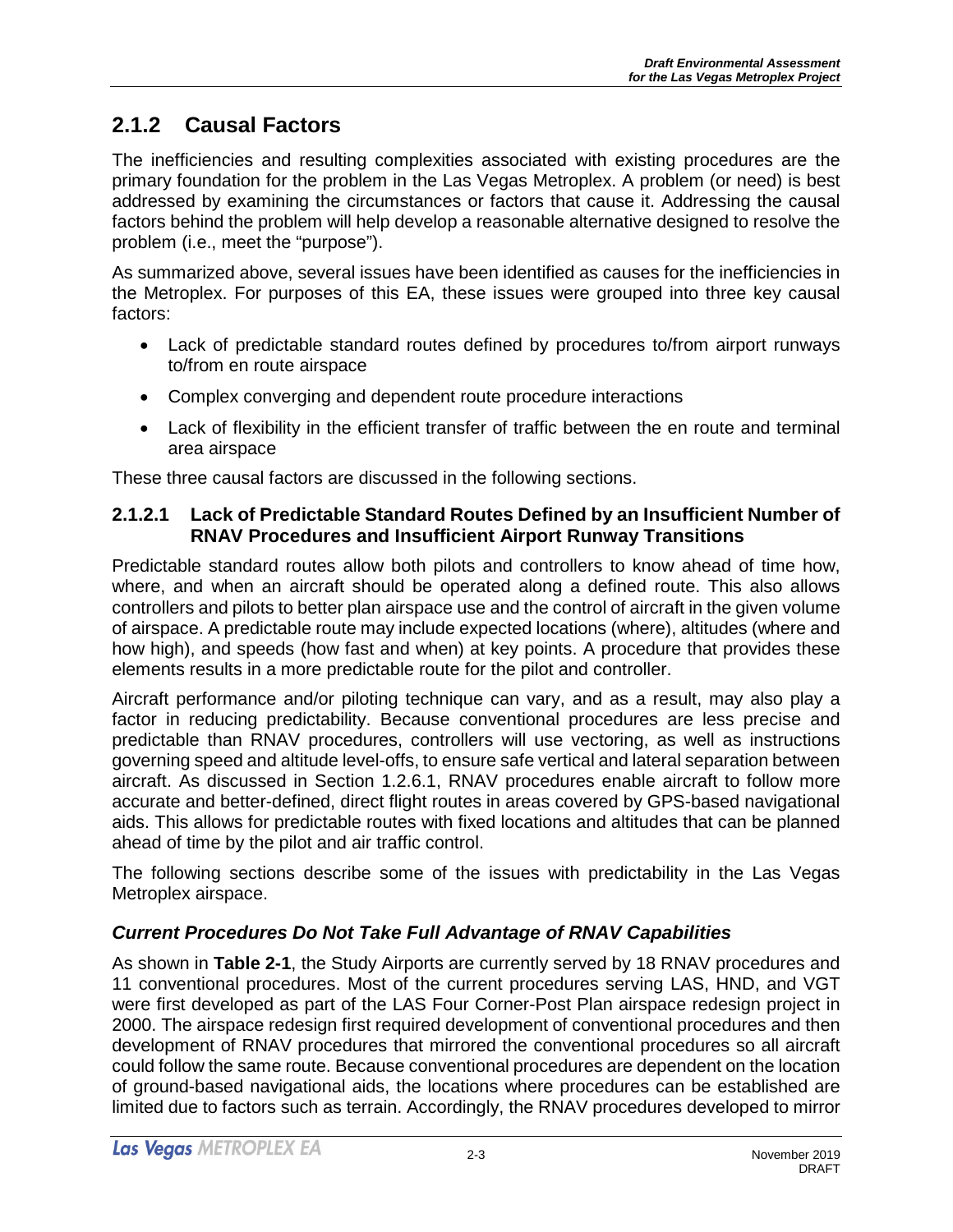the conventional procedures do not take full advantage of RNAV design capabilities. As a result, the overall benefit that could have been gained for RNAV-equipped aircraft has not been fully realized.

| Airport         |                                | <b>Procedure</b>   | <b>Procedure</b> |                                       |
|-----------------|--------------------------------|--------------------|------------------|---------------------------------------|
| <b>Served</b>   | <b>Gate Served</b>             | <b>Name</b>        | <b>Type</b>      | <b>Runway Transitions</b>             |
| <b>ARRIVALS</b> |                                |                    |                  |                                       |
| LAS, HND, VGT   | Northeast<br>(Arrivals)        | LUXOR TWO          | Conventional     | None                                  |
| LAS             |                                | <b>GRNPA TWO</b>   | <b>RNAV</b>      | None                                  |
| LAS             |                                | SITEE TWO          | <b>RNAV</b>      | 1L, 1R, 8L, 8R, 19L, 19R, 26L,<br>26R |
| <b>HND</b>      |                                | NOOTN TWO          | <b>RNAV</b>      | None                                  |
| LAS, HND, VGT   | Southeast<br>(Arrivals)        | KADDY TWO          | Conventional     | None                                  |
| LAS             |                                | <b>TYSSN FIVE</b>  | <b>RNAV</b>      | 26L                                   |
| <b>HND</b>      |                                | <b>KNGMN TWO</b>   | <b>RNAV</b>      | None                                  |
| LAS, HND, VGT   | Southwest<br>(Arrivals)        | <b>CLARR THREE</b> | Conventional     | 26L/R (LAS)                           |
| LAS             |                                | <b>KEPEC SIX</b>   | <b>RNAV</b>      | 26L                                   |
| LAS             |                                | <b>CRESO FOUR</b>  | Conventional     | 26L/R                                 |
| <b>HND</b>      |                                | <b>JOMIX ONE</b>   | <b>RNAV</b>      | 35L/R                                 |
| LAS, HND, VGT   | <b>Northwest</b><br>(Arrivals) | <b>FUZZY EIGHT</b> | Conventional     | 26L/R (LAS)                           |
| LAS             |                                | <b>SUNST FOUR</b>  | <b>RNAV</b>      | 26L                                   |
| <b>HND</b>      |                                | ADDEL ONE          | <b>RNAV</b>      | None                                  |

<span id="page-5-0"></span>**Table 2-1 Las Vegas Metroplex – Existing STAR and SID Procedures (1 of 2)**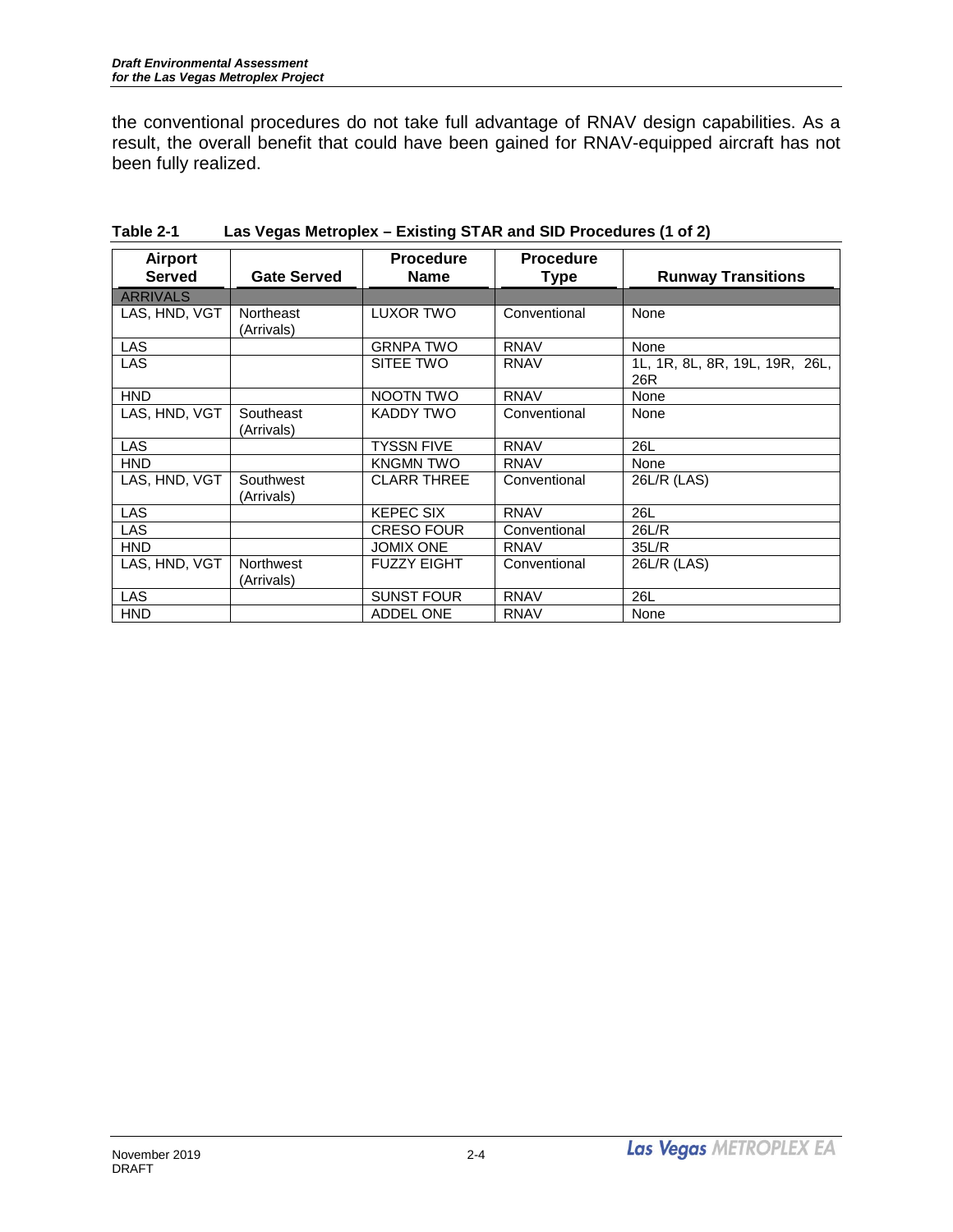| <b>Airport</b><br><b>Served</b> | <b>Gate Served</b>         | <b>Procedure Name</b>                       | <b>Procedure</b><br><b>Type</b> | <b>Runway Transitions</b>             |
|---------------------------------|----------------------------|---------------------------------------------|---------------------------------|---------------------------------------|
| <b>DEPARTURES</b>               |                            |                                             |                                 |                                       |
| <b>LAS</b>                      | Northeast<br>(Departures)  | LAS VEGAS FIVE                              | Conventional                    | None                                  |
| LAS                             |                            | <b>STAAV EIGHT</b>                          | <b>RNAV</b>                     | 26L/26R                               |
| <b>LAS</b>                      |                            | <b>TRALR NINE</b>                           | <b>RNAV</b>                     | 1L, 1R, 8L, 8R, 19L, 19R,<br>26L, 26R |
| <b>HND</b>                      |                            | <b>ACSIN FIVE</b>                           | <b>RNAV</b>                     | 17R, 35L                              |
| LAS                             | Southeast<br>(Departures)  | <b>HOOVER SIX</b>                           | Conventional                    | None                                  |
| <b>LAS</b>                      |                            | <b>COWBY EIGHT</b>                          | <b>RNAV</b>                     | 1L, 1R, 8L, 8R, 19L, 19R,<br>26L, 26R |
| LAS                             |                            | <b>PRFUM FOUR</b>                           | <b>RNAV</b>                     | 19L, 19R, 26L, 26R                    |
| LAS                             |                            | <b>FLAMZ FIVE</b>                           | <b>RNAV</b>                     | 17R, 35L                              |
| <b>VGT</b>                      |                            | <b>NORTHTOWN</b><br><b>FOUR</b>             | Conventional                    | None                                  |
| <b>VGT</b>                      |                            | <b>RIGHTTURN</b><br><b>THREE</b>            | Conventional                    | None                                  |
| <b>VGT</b>                      |                            | <b>CITY</b><br><b>BOULDER</b><br><b>ONE</b> | Conventional                    | None                                  |
| <b>LAS</b>                      | South/West<br>(Departures) | <b>MCCARRAN FIVE</b>                        | Conventional                    | None                                  |
| LAS                             |                            | <b>BOACH EIGHT</b>                          | <b>RNAV</b>                     | 1L, 1R, 8L, 8R, 19L, 19R,<br>26L, 26R |
| LAS                             |                            | SHEAD ONE                                   | <b>RNAV</b>                     | 1L, 1R, 8L, 8R, 19L, 19R,<br>26L, 26R |
| <b>HND</b>                      |                            | <b>PALLY FIVE</b>                           | <b>RNAV</b>                     | 17R, 35L                              |

<span id="page-6-0"></span>**Table 2-1 Las Vegas Metroplex – Existing STAR and SID Procedures (2 of 2)**

Notes:

Radar vectors are not a defined route and therefore are not included in runway

transition counts.<br>ZLA - Los Angeles Center

*ZLA – Los Angeles Center LAS – McCarran International Airport VGT – North Las Vegas Airport L30 – Las Vegas Terminal Radar HND – Henderson Executive Airport Approach Control (TRACON)*

Source: U.S. Department of Transportation, Federal Aviation Administration, Instrument Flight Procedures Information Gateway <https://www.faa.gov/air\_traffic/flight\_info/aeronav/procedures/>, accessed June 2018.

Prepared by: ATAC Corporation, June 2018.

Since the implementation of the Four Corner-Post Plan, RNAV design criteria and guidance have been regularly updated as experience has been gained in the design and use of RNAV procedures. Consequently, the older RNAV procedures in effect in the Las Vegas Metroplex do not take full advantage of current RNAV design capabilities and have become increasingly less efficient. This inefficiency has grown increasingly unwarranted, as over the last two decades the percentage of RNAV equipped aircraft has increased substantially. As of 2015, 98 percent of IFR operations at LAS were conducted by aircraft equipped for RNAV.[1](#page-6-1) Maintaining the current conventional procedures and the RNAV procedures that mirror them decreases flight route predictability by reducing the efficiency of the airspace and increasing complexity due to increased controller and pilot workload.

#### *Lack of Runway Transitions*

As discussed in Section 1.4.1, LAS operates under four different runway operating configurations depending on factors such as weather, wind direction, and air traffic conditions.

<span id="page-6-1"></span> $\overline{a}$ <sup>1</sup> Las Vegas Metroplex Study Team Report, November 2015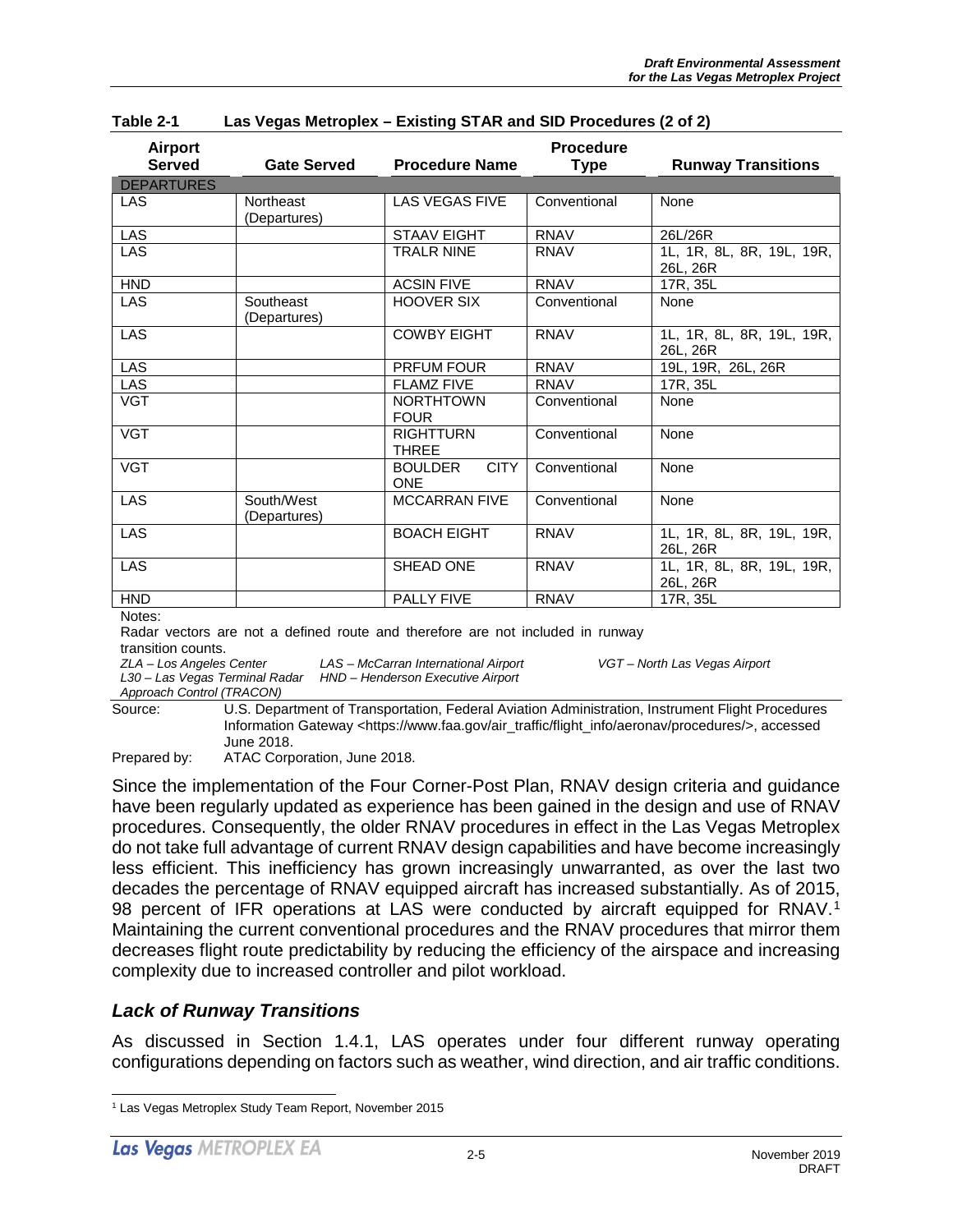As a result, it is possible for the runway ends used for arrivals and departures to change several times throughout a day. Because of the high level of aircraft traffic, especially during peak periods, not providing procedures for each runway end contributes to a less efficient air traffic system.

As the only major airport in L30 airspace, LAS experiences a high level of aircraft traffic. As shown in **Table 2-1** above, LAS is currently served by five RNAV STARs. Of the five RNAV STARs serving LAS, only the SITEE STAR provides runway transitions to both Runways 19L/R and 26L/R. The TYSSN, KEPEC, and SUNST STARs only provide runway transitions to Runways 26L, and the GRNPA STAR has no runway transitions. The lack of runway transitions requires controllers to use vectors to direct aircraft to their final approach. The extensive vectoring required results in more frequent controller-to-pilot and controller-tocontroller communication, increasing controller and pilot workload and reducing predictability.

#### *Lack of Predictable Satellite Airport Procedures*

The existing procedures for the satellite Study Airports do not allow for predictable segregation of routes between air traffic arriving to or departing from these Study Airports and LAS. While HND is currently served by four RNAV STARs and three RNAV SIDs, the STARs serving HND are inefficient. Arrivals from the northeast and east interact with the busiest arrival flow into LAS. In addition, the entry point for HND arrivals from the northeast, southeast, south, and southwest require coordination between ZLA controllers, increasing controller workload, reducing predictability.

Currently, VGT has no established RNAV procedures. All southbound departures are vectored and must be released for departure by L30. The lack of RNAV procedures for the VGT Study Airport increases workload for both controllers and pilots and reduces predictability.

#### **2.1.2.2 Complex Converging and Dependent Route Procedure Interactions**

In some areas, the separation between arrival and departure flight routes (e.g., lateral separation between two routes or vertical separation between crossing routes) does not allow for efficient use of the airspace. This requires that controllers carefully observe aircraft activity along the nearby or crossing flight routes and be prepared to provide air traffic services to ensure standard separation is maintained.[2](#page-7-0) For example, where arrival and departure flight routes intersect, flight level-offs may be required for either arrivals or departures to ensure adequate vertical separation between aircraft. In some cases, arriving and departing aircraft on nearby flight routes may need to be vectored to ensure safe lateral separation. In other cases, controllers may need to issue point-outs (a physical or automated action taken by a controller to transfer the radar identification of an aircraft to another controller if the aircraft will or may enter the airspace or protected airspace of another controller and radio communications will not be transferred).

Because the procedures currently in use in the Las Vegas Metroplex do not take full advantage of RNAV capabilities, multiple procedures share the same NAVAIDs. This may result in conflicts such as aircraft flying at different speeds along adjacent routes, requiring greater separation to prevent operations at similar altitudes or occupation of the same airspace. To avoid potential conflicts, controllers may need to reroute aircraft by issuing

<span id="page-7-0"></span> $\overline{a}$  $^2$  Areas where the lateral or vertical separation distances are inadequate to allow efficient use of the airspace are referred to as "confliction points" by air traffic controllers.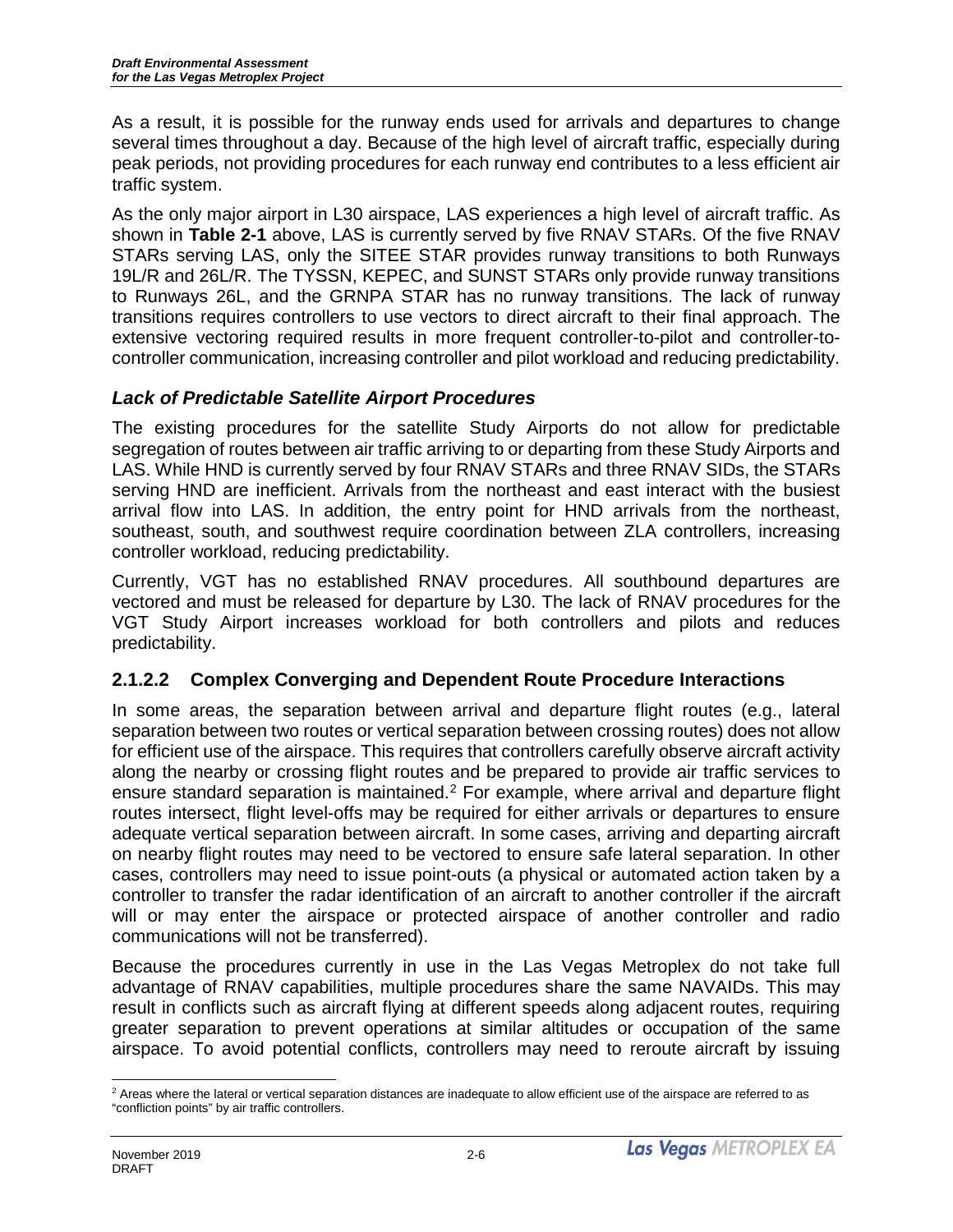vectors or directing aircraft to level off. This increases pilot and controller workload and system complexity.

Aircraft arriving to LAS are frequently required to level off during descent to maintain vertical separation from other arriving and departing aircraft. Aircraft operating on the GRNPA, TYSSN, KEPEC, and SUNST STARs typically experience two or more periods of level-off of more than 10 nautical miles (NM). Similarly, aircraft operating on SIDs departing the Las Vegas Metroplex may also experience periods of level-off. **Exhibit 2-3** shows the vertical profiles for aircraft departing LAS on the SHEAD SID. As shown by the red lines, aircraft using the SHEAD SID are directed to level off for approximately five NM at 7,000 and 9,000 feet above mean sea level (MSL) and five to ten NM at 11,000 feet MSL. Extended level-offs often result in increased controller-to-pilot communication and may require traffic alerts to pilots of the proximity of other aircraft or point-outs to other controllers responsible for neighboring airspace sectors. This adds to the complexity of managing and operating in the airspace due to higher controller workload, increased controller-to-pilot communication, and inefficient use of aircraft performance capabilities during descent or climb.



#### **Exhibit 2-3 SHEAD SID - Vertical Profile**

Notes: *LAS – McCarran International Airport*

Source: Performance Data and Reporting System (PDARS) radar data, November 1, 2016 to October 31, 2017, ATAC Corporation.

Prepared by: ATAC Corporation, September 2019.

#### **2.1.2.3 Lack of Flexibility in the Efficient Transfer of Traffic between the En Route and Terminal Area Airspace**

Flexibility allows controllers to plan for and adapt to traffic demands, which change frequently throughout the day. Although commercial flights are scheduled, delays in other regions of the U.S. or severe weather along a route may cause aircraft to enter or exit the en route and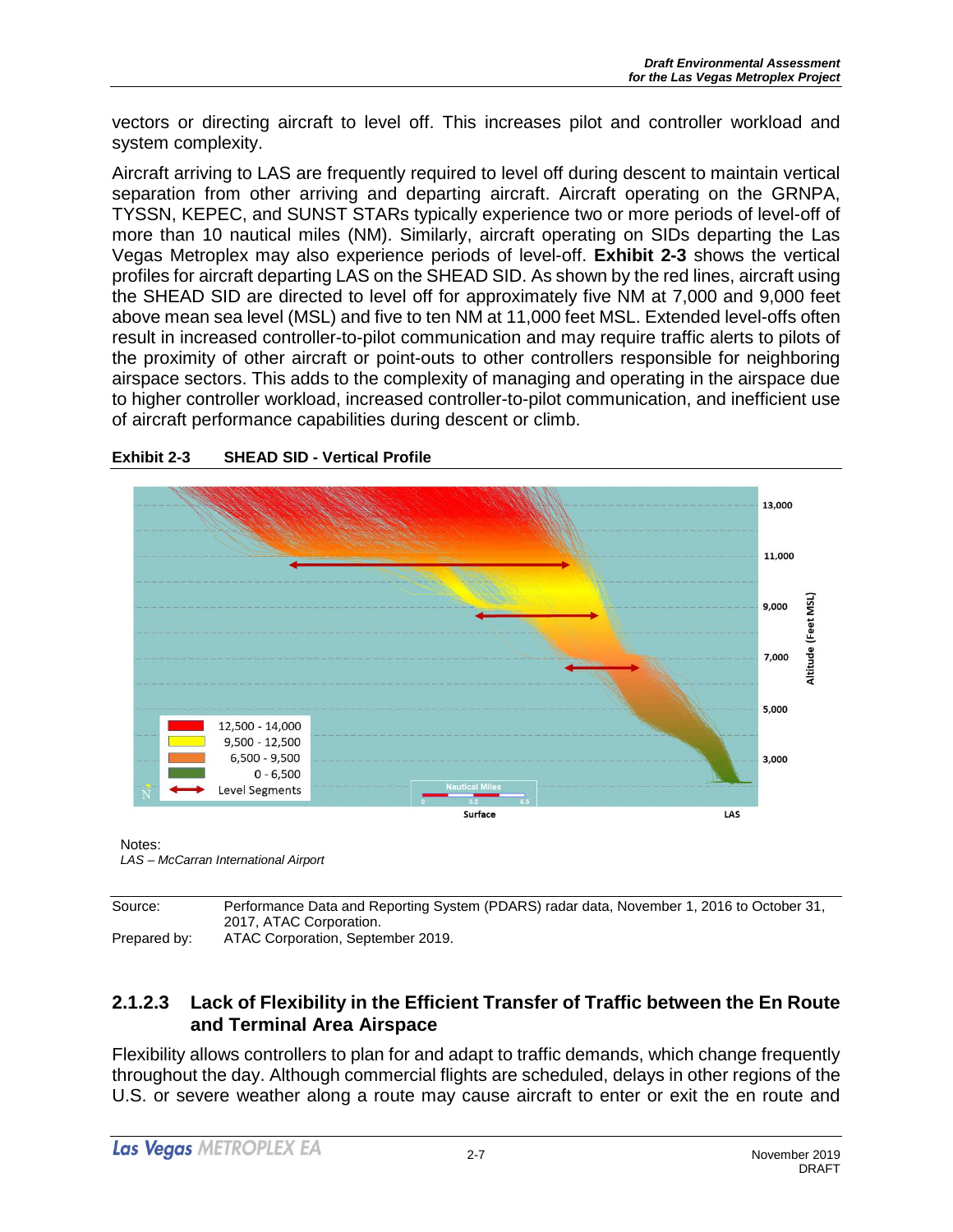terminal area airspace at times other than those previously scheduled. Controllers require options to manage shifting traffic demand.

Factors such as too few entry or exit points, requiring multiple aircraft flows to be sequenced over the same point, can increase the amount of vectoring needed to merge traffic and maintain safe separation. In addition, too few departure procedures can increase airspace complexity and workload for both controllers and pilots. The following sections further discuss flexibility issues specific to Las Vegas Metroplex airspace.

#### *Entry Points*

**Exhibit 2-4** depicts the entry and exit points into L30 airspace from ZLA airspace. Aircraft bound for the Study Airports use procedures that require aircraft to enter the L30 airspace on single arrival streams through one of the seven entry points. Several of the terminal airspace entry points require excessive coordination between sectors which can result in gaps in the arrival flows to the Study Airports.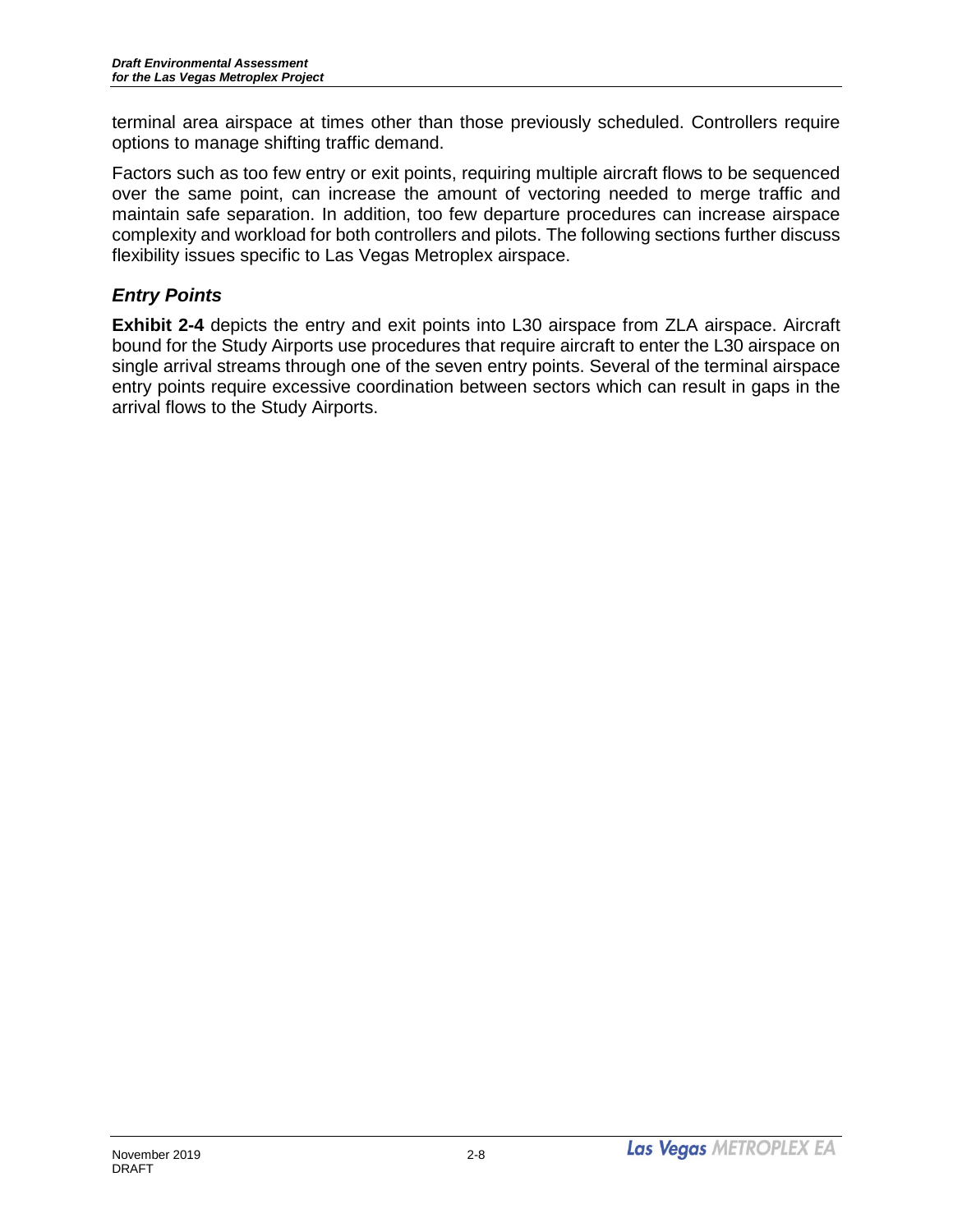

**Exhibit 2-4 L30 Entry and Exit Points** 

*Approach Control (TRACON)* Source: Las Vegas Metroplex Study Team Report, November 2015.<br>Prepared by: ATAC Corporation, March 2017. ATAC Corporation, March 2017.

**Exhibit 2-5** illustrates how aircraft arrivals are sequenced in the en route airspace and then merged to enter terminal airspace through a single-entry gate. Aircraft arriving from en route airspace must be merged into a single arrival flow before entering terminal airspace through an entry gate. This is similar to automobile traffic travelling in multiple freeway lanes merging into one lane before exiting a freeway. The process of multiple lanes of traffic merging into one lane can cause congestion. In terms of air traffic, to maintain safe separation, controllers must create sufficient gaps between aircraft along a route to safely line up aircraft from multiple streams. This may require controllers to employ airspace management techniques such as vectoring aircraft off procedures or directing pilots to reduce speed, which can increase congestion. The need to employ these management techniques commonly results in increased workload for both the controller and pilot.

*HND – Henderson Executive Airport* 

Aircraft destined for the Study Airports share arrival procedures that enter the terminal airspace on a single arrival flow through an entry point. Aircraft are then split from a single arrival flow and issued instructions to the final approaches to the various runways at the different Study Airports. Similar to what is depicted in **Exhibit 2-5**, gaps in the flow to the

*L30 – Las Vegas Terminal Radar*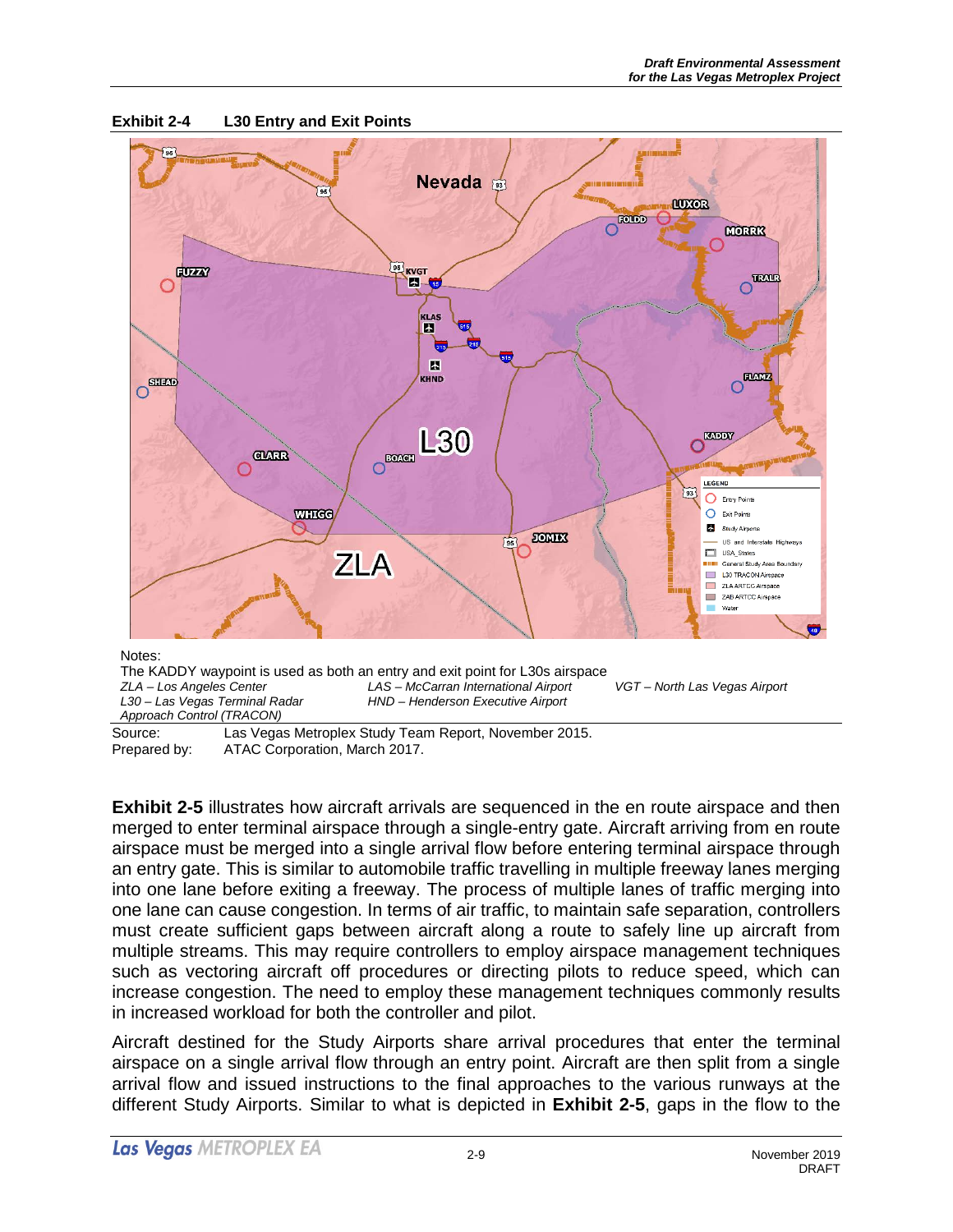individual Study Airports can develop after aircraft are sequenced and directed to the final approaches to the Study Airport runways.

To some extent, the gaps can be closed if controllers direct the rear aircraft to increase speed along the arrival route to the airport. However, at this critical phase of flight, when aircraft are descending and maneuvering to the final approach to a runway, the feasibility of making significant speed adjustments and reducing the gaps in the arrival flow is limited.





Prepared by: ATAC Corporation, March 2017.

**Exhibit 2-6** depicts arrivals to the Las Vegas Metroplex on the TYSSN STAR. The TYSSN STAR offers an example of the issues that can arise when sequencing multiple traffic flows over a single point. The TYSSN STAR has four en route transitions that require multiple ZLA controllers to sequence four separate arrival flows over the KADDY waypoint which also serves as the entry point into L30's airspace. The four en route transitions are numbered on Exhibit 2-6 and includes a transition that begins at the ZATES waypoint to serve traffic in the immediate vicinity. A sharp turn at KADDY creates excessive compression along the boundary between L30 and ZLA, requiring L30 controllers to vector aircraft off the procedure to maintain adequate in-trail spacing between aircraft. Sequencing arriving aircraft over the KADDY waypoint and managing adequate separation result in gaps in the arrival flow to the Study Airports. This in turn increases controller and pilot workloads and reduces the overall flexibility of the system.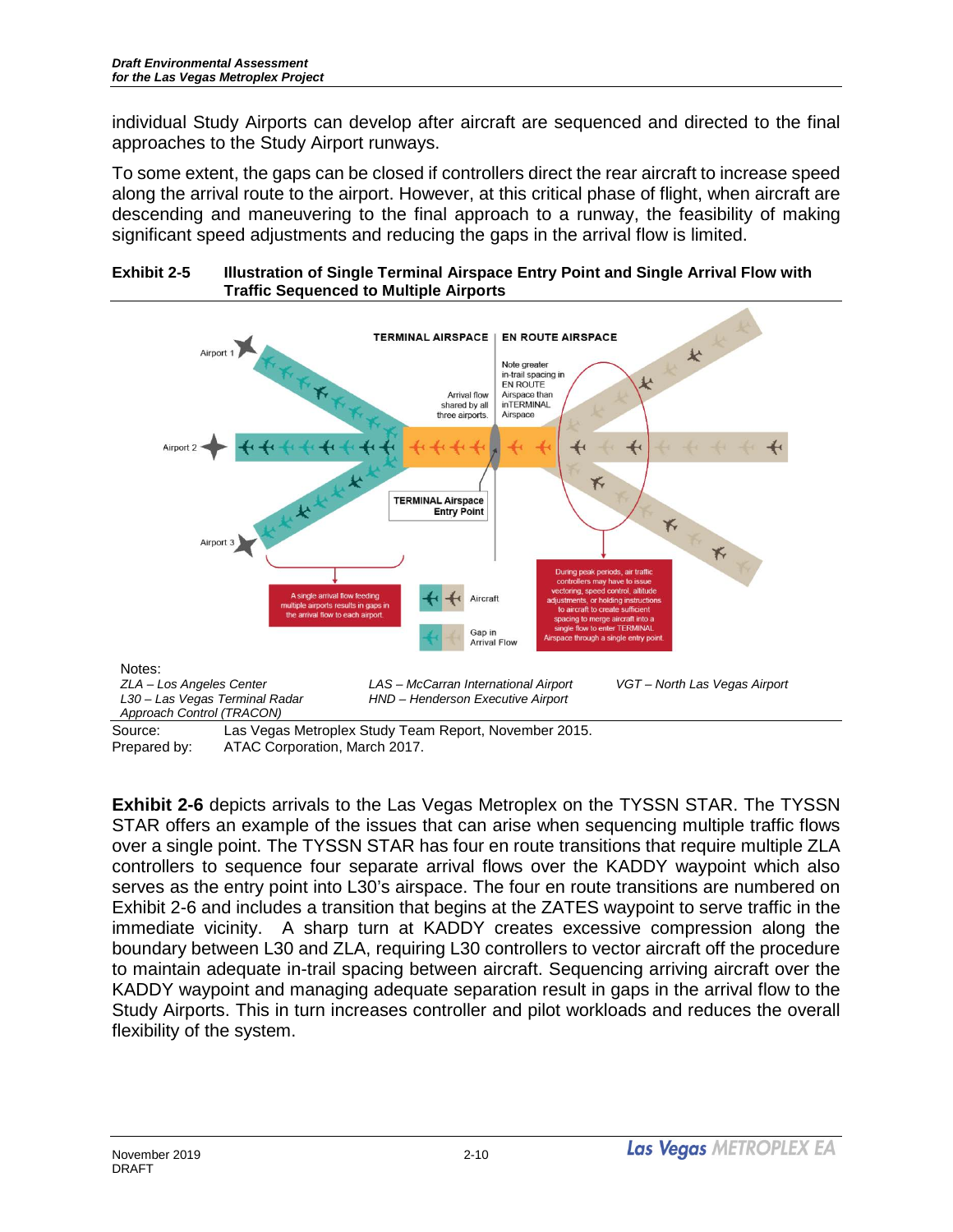



Source: Sources: Road Network File, U.S. Census Bureau, 2017 (2017 TIGER/Line Shapefiles (machinereadable data files), County Boundary File, US Census Bureau, (2017 TIGER/Line Shapefiles (machine-readable data files); Airports file, Federal Aviation Administration, 2018 Coded Instrument Flight Procedures (CIFP). Shaded Relief, 2018. ATAC Corporation, 2018, (2018 General Study Area boundary).

Prepared by: ATAC Corporation, November 2019.

#### *Exit Points*

A similar situation applies to aircraft departing L30 airspace through one of the six terminal airspace exit points as depicted in Exhibit 2-4. Departures assigned to the same exit point must be merged into a single flow within L30 airspace before moving into en route airspace at the assigned exit point. Merging departing aircraft into departure flows can lead to delays. During peak departure periods, controllers must frequently employ management tools such as holding departing aircraft on the ground before takeoff to control air traffic volume in the surrounding airspace. This directly affects departure efficiency at the Study Airports. **Exhibit 2-7** depicts departures on the STAAV and TRALR SIDs. These procedures conflict, as both require aircraft to fly over the TRALR waypoint. This requires L30 controllers to vector departing aircraft to maintain adequate lateral separation while sequencing aircraft to the TRALR waypoint.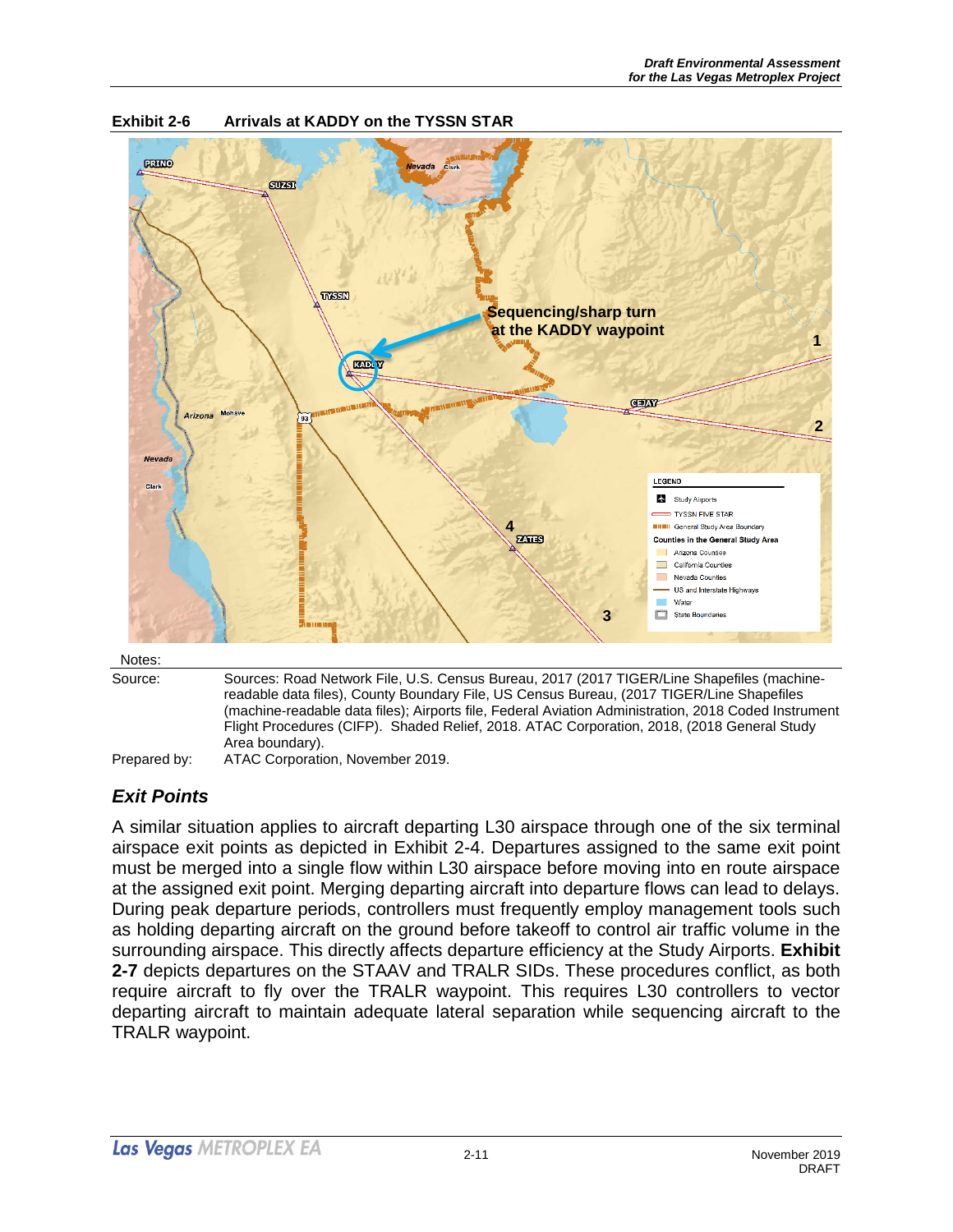



Notes:

*KLAS - McCarran International Airport KHND – Henderson Executive Airport KVGT – North Las Vegas Airport* Source: Sources: Road Network File, U.S. Census Bureau, 2017 (2017 TIGER/Line Shapefiles (machinereadable data files), County Boundary File, US Census Bureau, (2017 TIGER/Line Shapefiles (machine-readable data files); Airports file, Federal Aviation Administration, 2018 Coded Instrument Flight Procedures (CIFP). Shaded Relief, 2018. ATAC Corporation, 2018, (2018 General Study Area boundary).

Prepared by: ATAC Corporation, September 2019.

In addition, departing aircraft may conflict with arriving aircraft when sequenced over the same point. There are several consequences that result from arrivals and departures to and from the Study Airports using common arrival and departure procedures and terminal airspace entry and exit points. These consequences include:

- The need to merge arriving aircraft into a single arrival flow at each entry point can increase flight time and distances.
- Gaps in the final arrival flows do not allow for the formation of a constant stream of aircraft to the Study Airports.
- Merging departing aircraft into single departure streams for each exit point requires controllers to create greater separation between subsequent departures from the same airport than would otherwise be required if the routes were separated.
- Holding aircraft on the runway to protect enough airspace to allow for adequate separation leads to departure delays, especially during peak travel periods.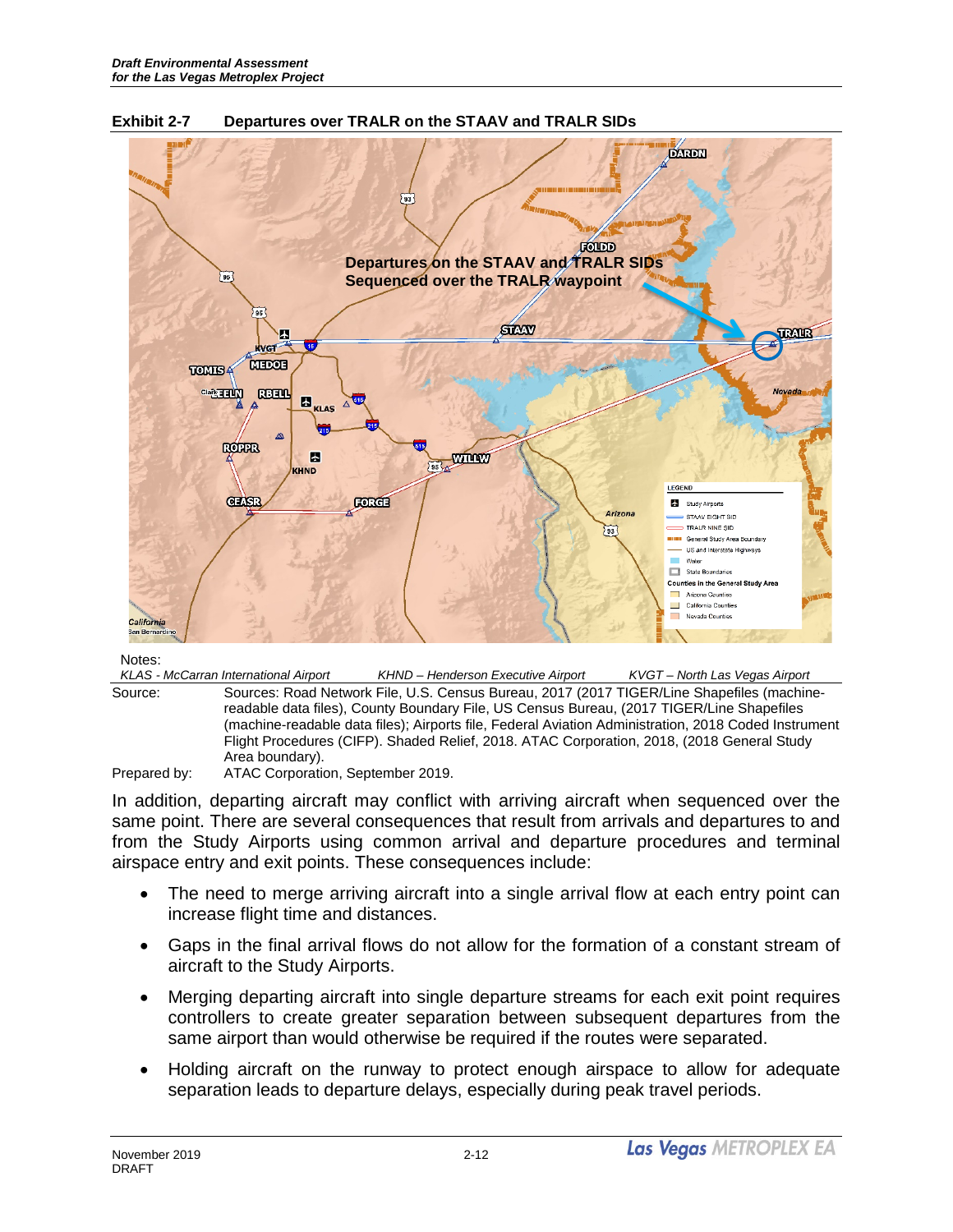- The need for additional controller-to-pilot communication to issue the variety of instructions required to merge and desegregate the flow of aircraft adds to the workload of both controllers and pilots.
- Options for controllers to redirect aircraft to avoid bad weather or more efficiently handle sequencing are limited when the pilot does not have the runway in sight due to low visibility.

#### *Departure Procedures Unavailable for All Operating Configurations*

Certain departure procedures, such as the STAAV and PRFUM SIDs, are only available for use during one-runway operating configuration. Other departure procedures may be available during multiple runway operating configurations; however, inefficient altitude restraints and exit point locations increase the complexity of these procedures and increase both controller and pilot workload. Over all, a lack of procedures decreases the flexibility for controllers and pilots.

### <span id="page-14-0"></span>**2.2 Purpose of the Proposed Action**

The purpose of the Proposed Action is to address the issues discussed in the previous sections in order to improve the efficiency of the procedures and airspace utilization in the Las Vegas Metroplex. To meet this goal, the Proposed Action would optimize procedures serving the Study Airports, while maintaining or enhancing safety, in accordance with FAA's mandate under federal law. This goal would be achieved by reducing dependence on groundbased NAVAID technology in favor of more efficient satellite-based navigation, such as RNAV. Specifically, the objectives of the Proposed Action are as follows:

- Improve the predictability in transitioning air traffic between en route and terminal area airspace and between terminal area airspace area and the runways
- Improve the segregation of arrivals and departures in terminal area and en route airspace
- Improve the flexibility in transitioning aircraft traffic between en route and terminal area airspace and between terminal area airspace area and the runways

The FAA expects that the frequency of controller/pilot communication would decrease, reducing both controller and pilot workload by decreasing the complexity of the procedures. Improvements from RNAV procedures would reduce the need for vectoring and level flight segments, resulting in more predictable traffic flows.

Each objective of the Proposed Action is discussed in greater detail below.

### <span id="page-14-1"></span>**2.2.1 Improve the Predictability of Transitioning Air Traffic**

As discussed in Section 2.1.2.1, the lack of up-to-date RNAV procedures requires controllers to use air traffic management techniques such as vectoring to ensure safe vertical and lateral separation between aircraft during the arrival and departure phases of flight. As a result, controllers and pilots experience a more complex workload. In addition, there are an insufficient number of runway transitions to and from the runways at each of the Study Airports. Finally, there is a lack of RNAV procedures to and from the Satellite Airports, preventing pilots from filing (submitting a flight plan to ATC) their preferential arrival or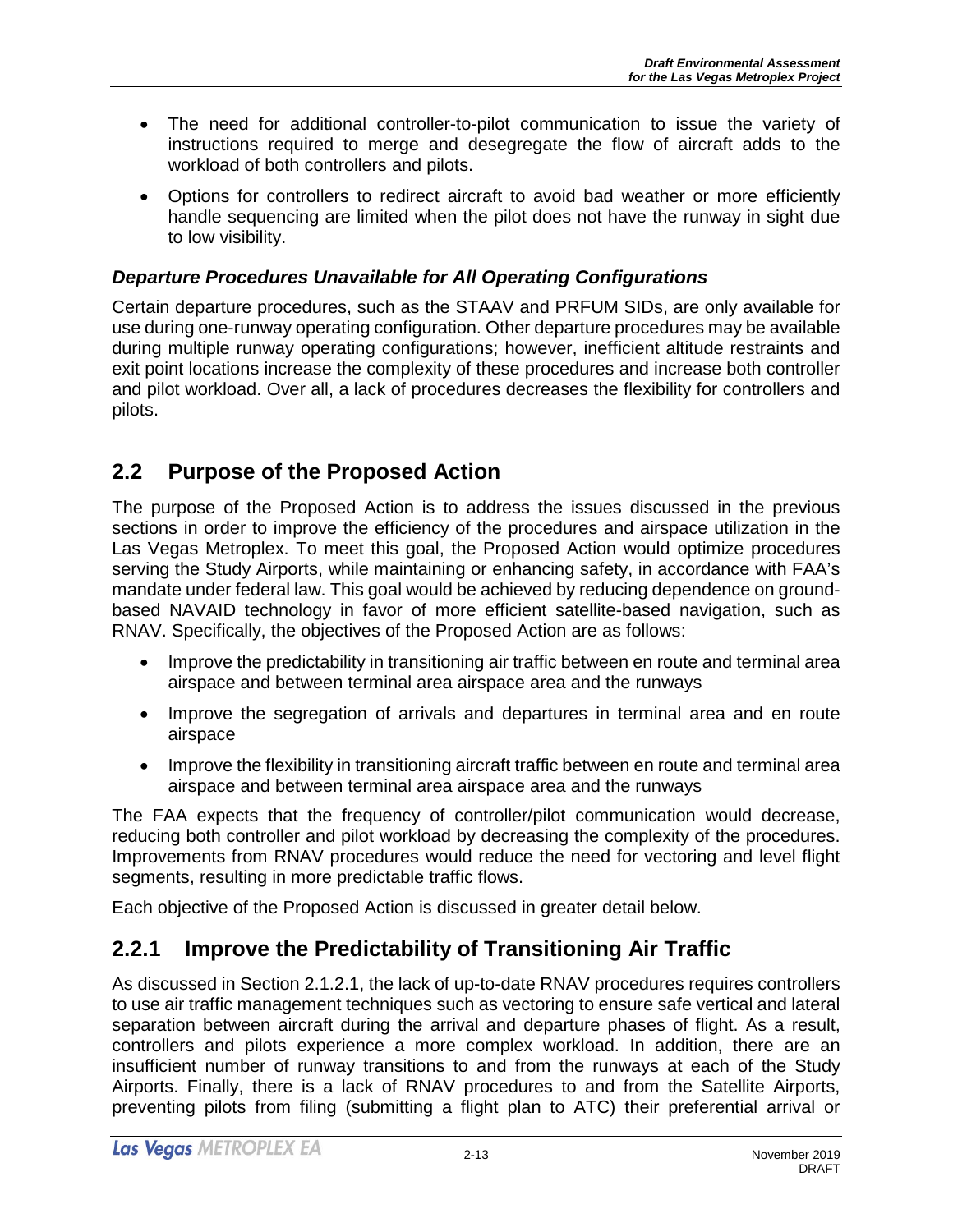departure with predictable flight expectations. These factors affect predictability within the Las Vegas Metroplex.

This objective can be measured with the following criteria:

- Ensure that the majority of STARs and SIDs to and from the Study Airports are based on RNAV technology utilizing the most current RNAV criteria (measured by count of RNAV STARs and SIDs for an individual Study Airport)
- Increase the number of runway transitions (measured by count of runway transitions for all STAR procedures)

# <span id="page-15-0"></span>**2.2.2 Segregate Arrivals and Departures**

As discussed in Section 2.1.2.2, aircraft are frequently required to level off to ensure adequate separation between different traffic flows. RNAV procedures can be designed with capabilities such as speed control and altitude restrictions that segregate aircraft on the route while reducing controller and pilot workload by reducing the complexity of the procedures. One objective of the Proposed Action is to implement procedures that would better segregate arrivals and departures within the airspace. This objective can be measured by number of RNAV STARs and/or SIDs that can be used independently to/from Study Airports.

## <span id="page-15-1"></span>**2.2.3 Improve Flexibility in Transitioning Aircraft Traffic**

As discussed in Section 2.1.2.3, the limited number of available transitions and associated procedures constrain efficiency in the terminal and en route transitional airspace. This requires merging multiple traffic flows before aircraft arrive at and depart from terminal airspace. One objective of the Proposed Action is to minimize the need for merging traffic flows by increasing the number of transitions and procedures that are dedicated to specific Study Airports. This objective can be measured with the following criteria:

- Where possible, increase the number of available transitions compared with the No Action Alternative (measured by number of exit/entry points)
- Where possible, increase the number of RNAV STARs and SIDs compared with the No Action Alternative (measured by total count of RNAV STARs and RNAV SIDs for each of the Study Airports)

# <span id="page-15-2"></span>**2.3 Criteria Application**

The FAA will evaluate the Proposed Action to determine how well it meets the purpose and need based on the measurable criteria and objectives described above. The evaluation of alternatives will include the No Action Alternative, under which the existing (2017) air traffic procedures serving the Study Airports would remain unchanged except for planned procedure modifications, independent of the Las Vegas Metroplex Project, which were or are expected to be approved for implementation. The criteria are intended to help compare the Proposed Action with the No Action Alternative.

# <span id="page-15-3"></span>**2.4 Description of the Proposed Action**

The Proposed Action would implement optimized RNAV SID and STAR procedures in the Las Vegas Metroplex. This would improve the predictability and segregation of air traffic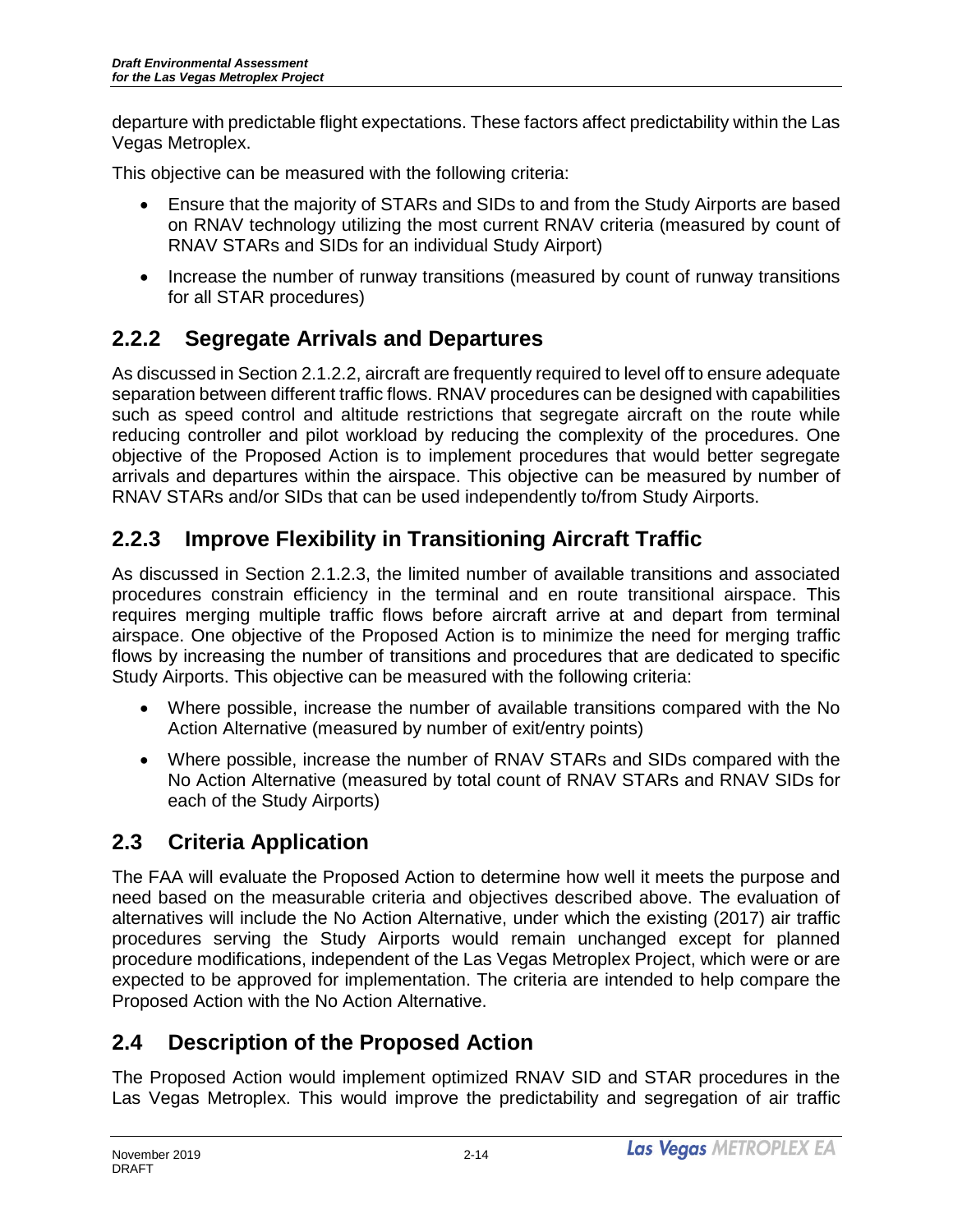routes, as well as increase flexibility and efficiency in providing air traffic services. The Proposed Action is described in detail in Chapter 3, *Alternatives*.

Implementation of the Proposed Action would not increase the number of aircraft operations at the Study Airports. Furthermore, the Proposed Action does not involve physical construction of any facilities such as additional runways or taxiways, and does not require permitting or other approvals or actions at either the state or local level. Therefore, the implementation of the proposed changes to procedures in the Las Vegas Metroplex would not require any physical alterations.

### <span id="page-16-0"></span>**2.5 Required Federal Actions to Implement Proposed Action**

Implementing the Proposed Action requires the FAA to publish new or revised STARs, SIDs, and transitions and undertake controller training.

#### <span id="page-16-1"></span>**2.6 Agency Coordination**

On September 18, 2018, the FAA distributed an early notification letter to 246 federal, state, regional, and local officials as well as to 43 tribes. The FAA sent the early notification letter to:

- 1. Advise agencies and tribes of the initiation of the EA study
- 2. Request background information about the General Study Area established for the EA
- 3. Provide an opportunity to advise the FAA of any issues, concerns, policies or regulations that may affect the environmental analysis that the FAA will undertake in the EA

On September 30, 2018, a notice of intent to prepare an EA was published in the Las Vegas Review Journal newspaper. Three comments were received in response to the notice of intent and were considered in preparation of the Draft EA. Appendix A, Agency Coordination, Community Involvement and List of Receiving Parties, includes a copy of the notice of intent letter (and attachments), an affidavit of newspaper publication, and a list of the receiving agencies.

On October 25, 2018 the FAA initiated Section 106 consultation with the Arizona, California, and Nevada SHPO offices and Tribal Historic Preservations Officers from the Colorado River Indian Tribes, Hualapai Tribe, Pyramid Lake Paiute Tribe, Reno-Sparks Indian Colony, Timbisha Shoshone Tribe, Twenty-Nine Palms Band of Mission Indians, and Washoe Tribe that may have interests within the General Study Area in accordance with Section 106 of the National Historic Preservation Act of 1966 (16 U.S.C. § 470 et seq.) and the implementing regulations at 36 C.F.R. Part 800.

Appendix A, Agency Coordination, Community Involvement, and List of Receiving Parties, includes a copy of the notice of intent letter (and attachments), affidavits of newspaper publication, as well as a list of the receiving agencies.